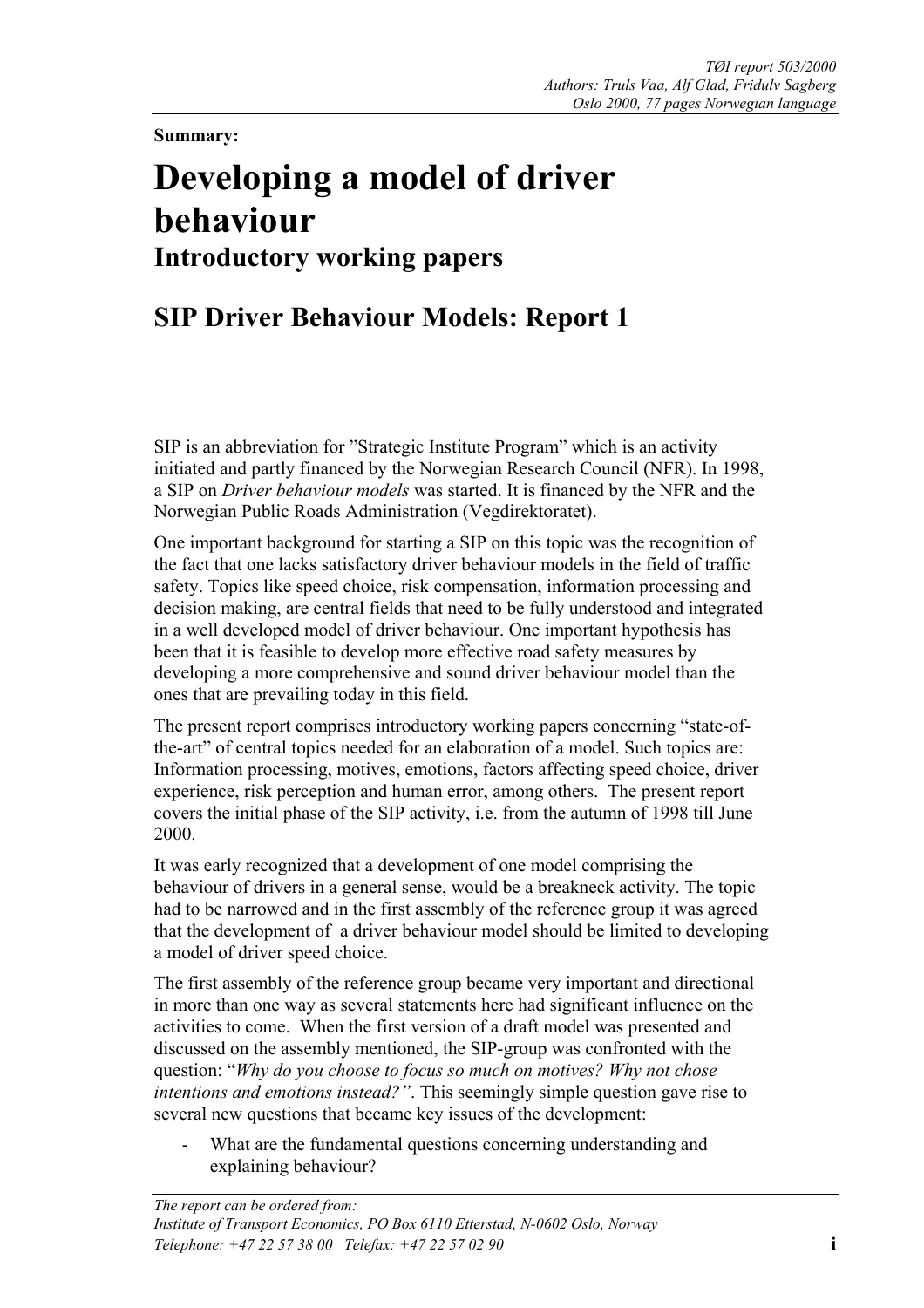- Which concepts are the most suitable for understanding and explanation?
- How to integrate recent results from the "cognitive revolution"?
- How to distinguish between "*the* emotional" and "*the* cognitive" and how to integrate such problem statements in a model?
- How to deal with the limitations of the language regarding how people think and experience, the relation between conscious and subconscious experience, things that are "only felt" and not easily accessible by words?

Three other concepts also became path-breaking: "*Scenarios*", "*emotion accounts","the best feeling"*. Some explanatory statements are needed: In conscious choice situations it is believed that people, "see" the alternatives as images or "scenarios", weighing positive and negative alternatives against each other, and choose that specific alternative that gives "the best feeling". What we do when we weigh our alternatives in order to reach the one that gives the best feeling, is to perform some kind of "emotional accounting". And the point is: Such emotional accounting cannot be performed unless the alternatives, the scenarios, have a definite emotional dimension attached to it. This was indeed new and significant knowledge. And it is on this background one should read and regard the working papers of the present report.

Chapter 1 in this first report from SIP *Driver behaviour models* discusses the need for a model on driver behaviour. Existing models are considered as deficient and the benefits of organising the large amount of knowledge results from empirical studies are pinpointed. The chapter describes the purpose of the SIP activity and set focus on central areas considered to be of importance to study in order to increase the knowledge and the competence concerning driver behaviour models. The SIP activity is regarded as a necessary premise for giving satisfactory answers to the problem statements that commissioners expect traffic safety research to solve.

Chapter 2 uses the evolution and man's basic need for identifying risks as a starting point. The evolutionary selection of man's properties regarding risk monitoring in a motorised transport system, must, by necessity, be incomplete. On this background focus is set on issues of information processing in car following situations, i.e. how monotonous driving in a queue is experienced, peculiar phenomena as "highway hypnosis" and "learning traps" is discussed, as well as problematic aspects of "the best feeling": For some drivers the monotony of driving in a queue of cars could be relaxing while others would experience the monotony as so boring that they will try to escape from it, by means of overtaking as the most predominant solution.

Chapter 3 discusses motives and emotions in the light of recent neurobiological research. The discussion is by and large built on Antonio R. Damasios book "*Descartes Error: Emotions, Reason and the Human Brain"*. Damasio describes the neuro-anatomic base of human thinking, including the role of the emotions and feelings. Conscious, rational thinking have traditionally been located to the neocortex, but neocortex is built on the top of, and from, evolutionary older parts of the brain, i.e. structures that is steering man's emotional activity, which means that attempts to separate rational thinking from emotions and feelings must be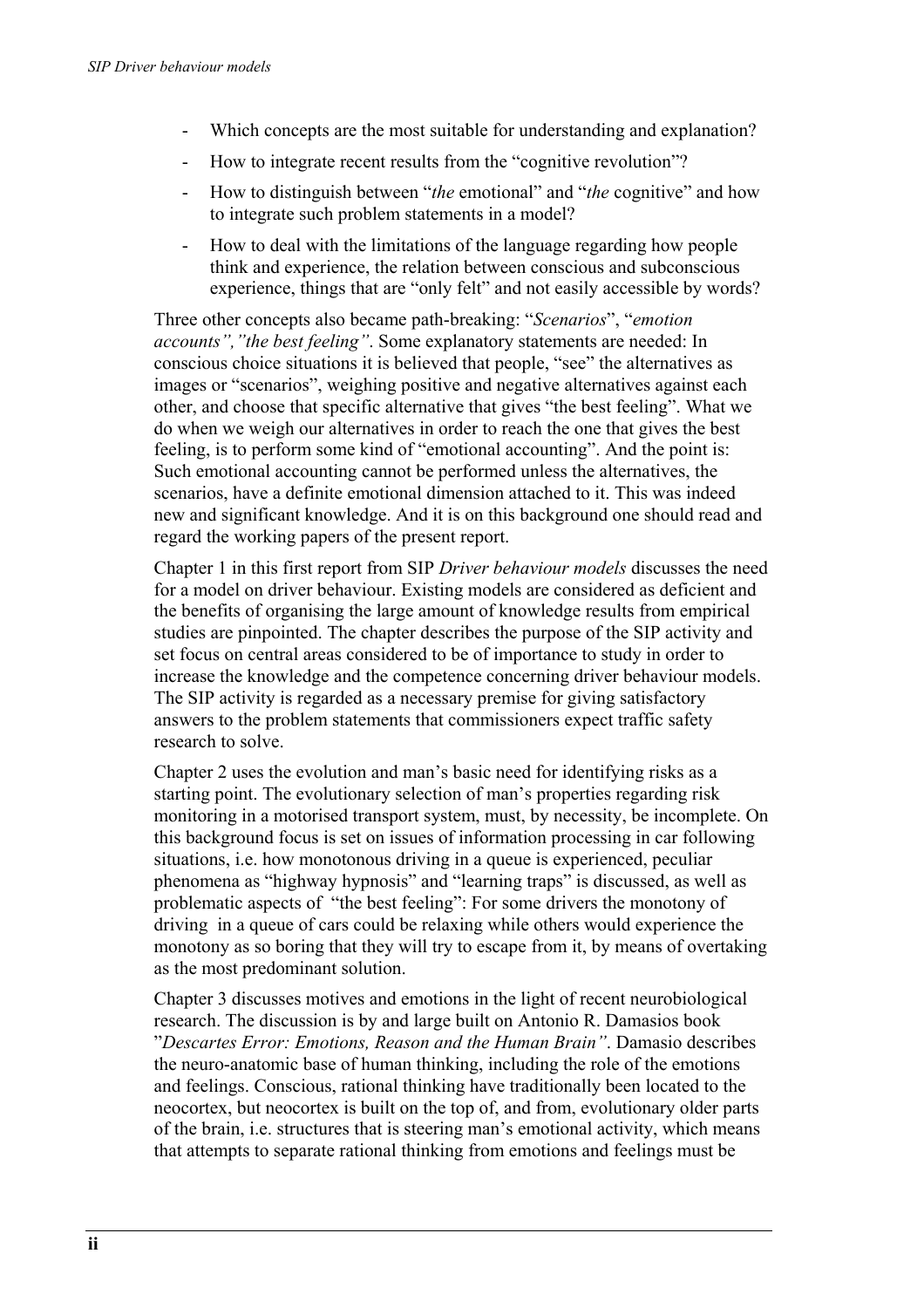regarded as dead-ends as these are phenomena, activities *and* anatomic structures that are tightly knitted to each other.

Chapter 4 discusses factors affecting driving speed and gives an update of the knowledge needs in this field. Factors and knowledge needs are grouped and attributed to the sectors of road, road environment, vehicle, and driver characteristics.

Chapter 5 discusses driving experience, risk perception, drivers' expert "knowledge" and asks rhetorically: "*Is the elevated risk of inexperienced drivers caused by their late discovery of hazards*"? The starting point of the discussion is two explanatory models regarding accidents among young drivers: One model explaining accidents by social, emotional and motivational factors, while the other model is attributing accident causes to the abilities of the drivers, i.e. to their (in)ability to read the traffic and their (in)ability to foresee hazardous situations. The latter model connects accidents with cognitive skills of the drivers and to their (in)experience. Chapter 5 presents studies that deal with inexperienced vs. experienced drivers with special focus on how risk is perceived and expert knowledge develops. A first version of a draft model is presented in the chapter.

Chapter 6 presents a field which is highly needed for integration in a complete and comprehensive driver behaviour model – i.e. information processing and decision-making as this is a topic that by no means is satisfactorily dealt with in prevailing models. Information processing and erroneous acts are discussed and a separate model for information processing is presented. Processes and functions from perception to decision-making is described, as well as how errors can come into being in this dynamic circuit of perception, information processing and decision-making. Chapter 6 gives a concentrated, condensed and "simple" presentation of a topic that indeed is difficult to unravel and describe in a way that is understandable to the reader. The introduction and use of the principles of "frequency-gambling" and "similarity-matching" seem fruitful and facilitate the understanding of information processing and decision-making, including also why human errors may result from inadequate processing of information.

In chapter 7 a revised draft model is presented and the chapter focuses on problem statements in relation to the draft model (enclosed here as figure S1). Chapter 7 can be regarded as "state-of-the-art" as it was per June 2000 concerning the elaboration of a driver behaviour model. Finally, also problem statements regarding more qualitative issues as, among others, identity and emotional experiences associated with driving and choices of driving speeds, is discussed. Chapter 7 is then describing the first base of empirical investigations to come.

Chapter 8 is an epilogue that discusses the status of the draft model and the potential for further elaborations. Finally, an overview of expected headlines in the next report from SIP *Driver behaviour models* is presented.